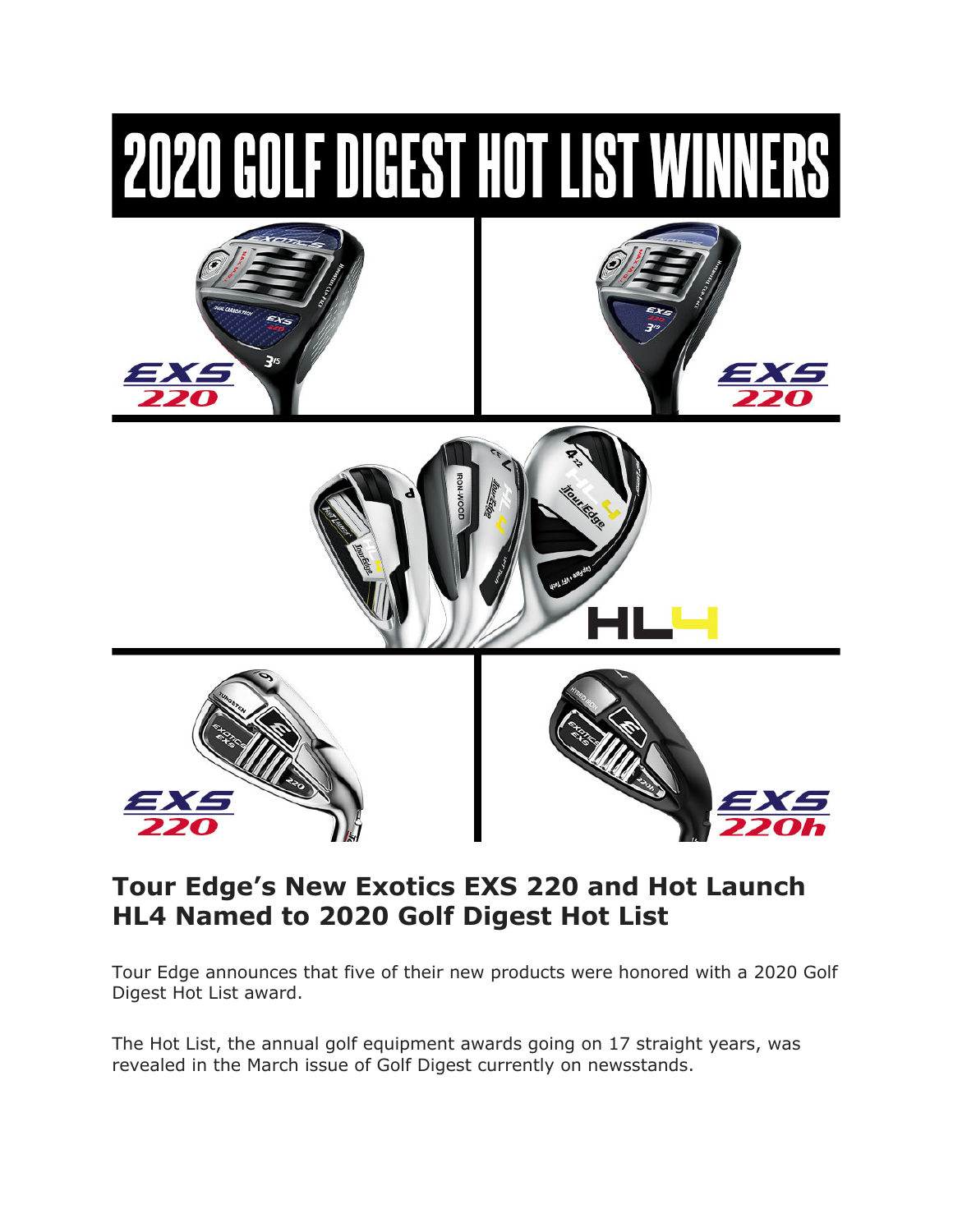The 2020 Hot List is the result of months of evaluations by players of all abilities testing almost 250 different golf clubs, including a two-week testing session in Mesquite, Nev.

The Golf Digest judges gather insight from three independent panels to advise on every factor under the following weighting: 45% Performance, 30% Innovation, 20% Look/Sound/Feel and 5% Demand.

With the five new products winning a Hot List award, Tour Edge has earned 17 Golf Digest Hot List awards over the past three seasons. The big winner for Tour Edge in 2020 is their new Exotics EXS 220 line with four separate Hot List awards.

# **#1 2020 Hot List Winner – Exotics EXS 220 Fairway Metal**

Winning a Gold medal in the 2020 Hot List was the new Exotics EXS Fairway Metal that features Tour Edge's breakthrough Diamond Face technology.

The new EXS 220 Fairway Metals are made with a new Hyper-Steel that is 14% lighter than the previous EXS fairway metal, allowing for more weight to be positioned in the center of the sole and the rear of the clubhead to produce a unique combination of ease of launch and low spin.

**The verdict on the gold–winning club in Golf Digest read**: *"What makes a face work is the technology inside. The backside of this face is cross-hatched with rows of diamond- shape thick-and-thin sections. Think of it as 44 minitrampolines. This design allows for better flexing on off-center locations and reduces the weight of the face by 14 percent. Carbon-fiber panels in the heel and toe of the sole help push weight to the rear for higher stability and better speed on mis-hits."*

## **The player comments from the Hot List test on the Exotics EXS 220 Fairway Metals were as follows:**

"Simple but beautiful crown—glossy and reflective. The sole rails help: My fat shots aren't punished." - High-Handicapper

"It was easy to hit, with a medium ball flight, whether from the tee or the grass. Surprisingly easy to hit from the grass. The sole tech seems to be incredibly effective." - Mid-Handicapper

"Sits nice on the turf. You can get it off the tee or fairway easily. What you hear and feel is what you see." - Low-Handicapper

# **#2 2020 Hot List Winner – Exotics EXS 220 Hybrid**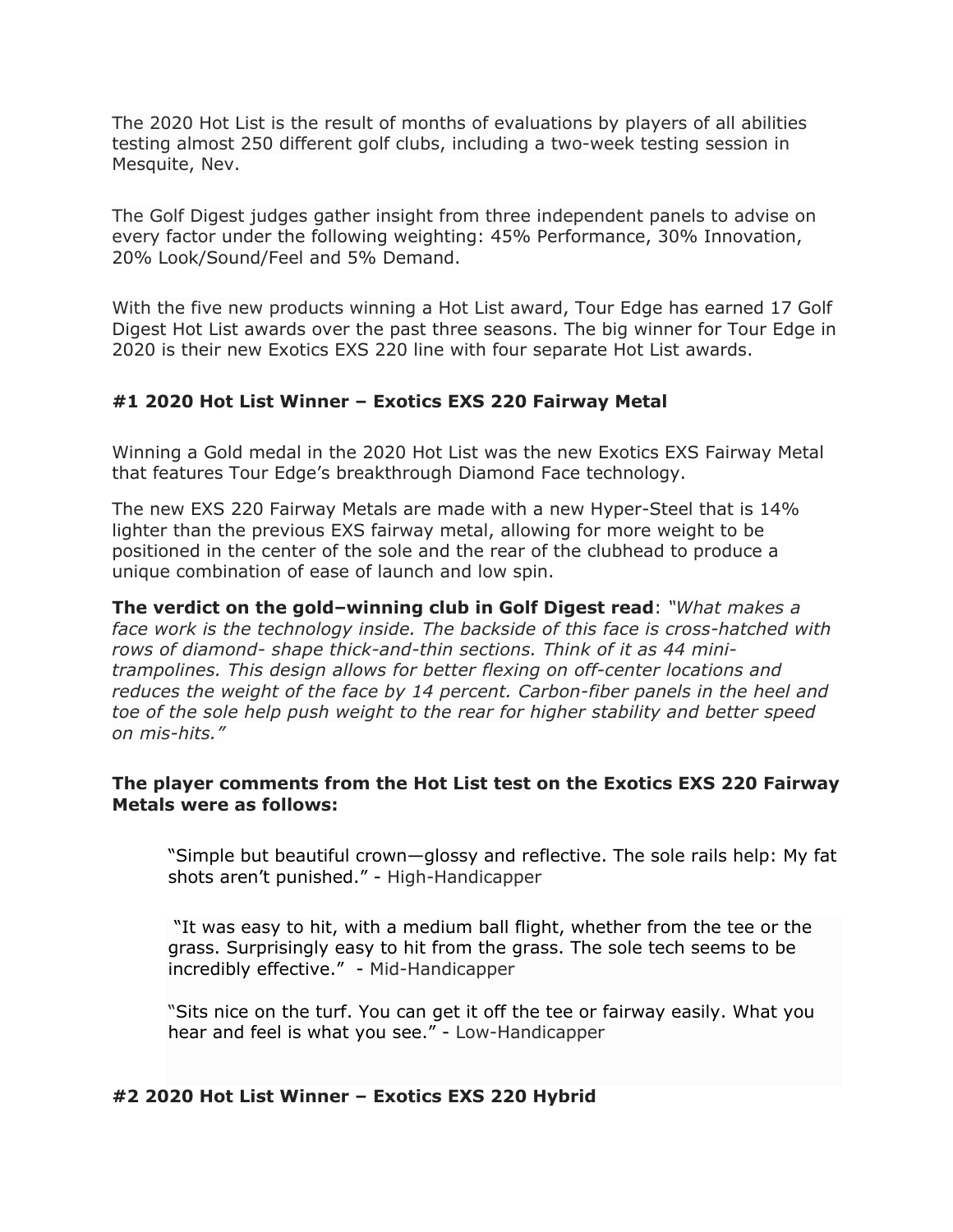The larger footprint Exotics EXS 220 hybrid was also named a Hot List hybrid winner for 2020.

The EXS 220 Hybrid was designed to bring the power of a fairway metal to a hybrid. This amped-up hybrid utilizes a lighter 450-Hyper-Steel/360-degree Cup Face design that features new Diamond Face technology that features 44 different thick and thin diamond shapes behind the face of the hybrid.

**Golf Digest described the EXS 220 hybrid by saying:** *"Tour Edge reminds us that we need hybrids because we frequently mis-hit longer-shafted, lower-lofted clubs that we play off the ground. So our hybrids should be forgiving first. The longer front-to-back size coupled with a rear weight make this Tour Edge's most stable hybrid ever. We also need forgiveness through the turf, so wider channels line the bottom of this club. Those combine with heel and toe indents for an easier move through any lie."*

# **The player comments on the Exotics EXS 220 hybrid were as follows:**

"The proportions on top were like the golden ratio, and the rails let me hit baby draws from anywhere." – High Handicapper

**"**Like the traditional look, lower on the face, sits well on the ground, and you don't feel like you have to help it." – Mid-Handicapper

**"**Simple, no funny business look. I like the hint of sparkle. You can see the heel when you put it down, which I also like. The hit sounds like you're striking a match. Shots hit and rolled out." – Low Handicapper

# **#3 2020 Hot List Winner – Exotics EXS 220 Iron Set**

In the game improvement iron category, the Exotics EXS 220 Iron Set was named to the Hot List, citing its innovation, advanced forgiveness and extreme distance properties.

The EXS 220 iron set is a split set featuring both hollow body and deep undercut designs, making for an extremely advanced multi-material game improvement set in a Platinum Chrome PVD finish that plays as one of the longest iron sets in golf.

#### **Here's the verdict from the pages of Golf Digest on the EXS 220 Iron**

**Set:** "*When distance is your priority, there's no reason to disguise it. The EXS 220 irons don't even try. A hollow-cavity construction is used in the 4- through 7 irons. Those irons also use a forged cup face with a web-shape, variable-thickness design that enhances the sweet spot in every direction from the center of the face"*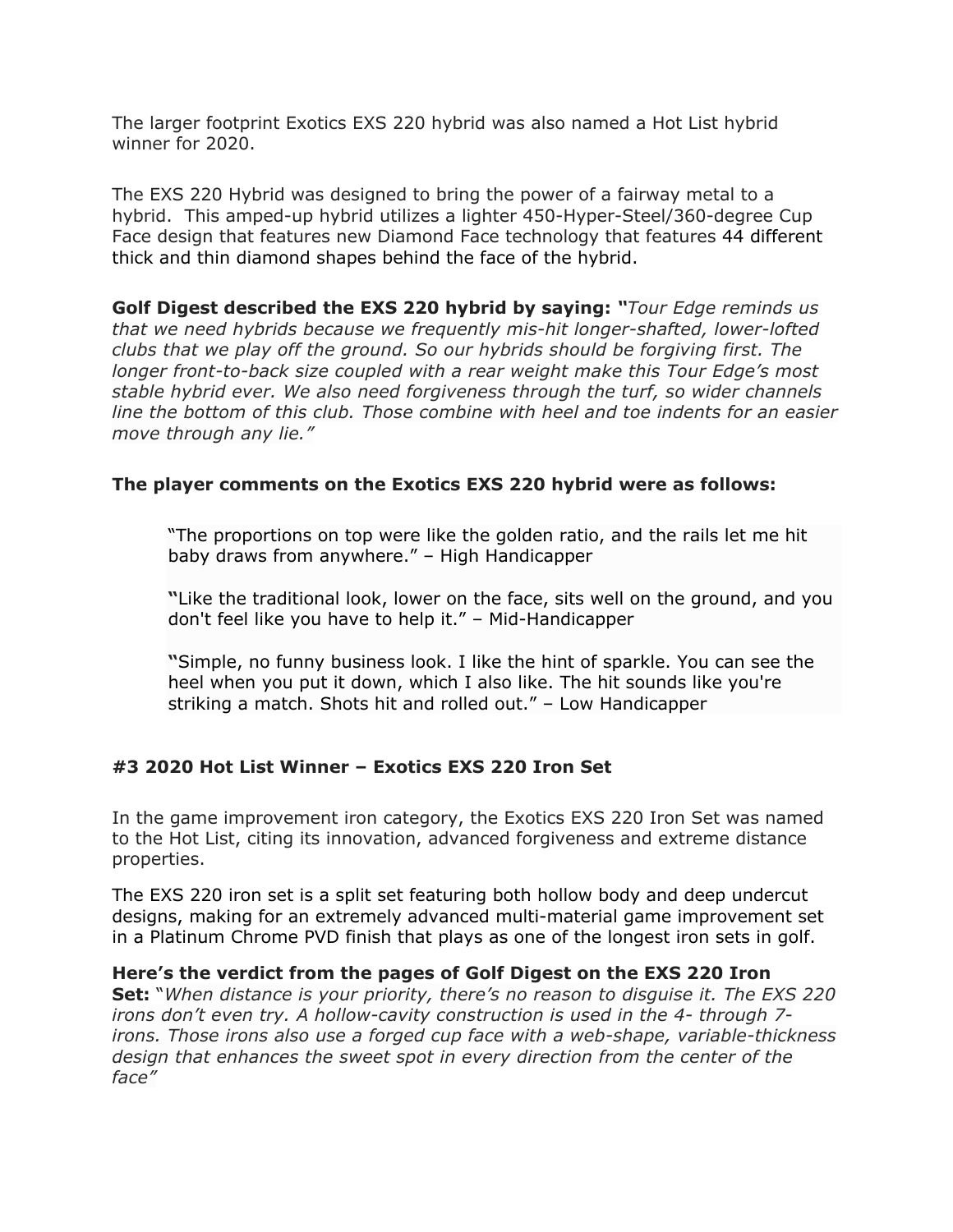## **The player comments from the Hot List test on the Exotics EXS 220 Iron Set were as follows:**

"The middle irons had a mid-ball flight, and shorter irons were an appropriate high trajectory." - Mid-Handicapper

"I was amazed at the shots I hit with these. I hit one low and on the heel and it came out straight and went fine. The sweet spot is the whole face." – Low Handicapper

"Real muscular appearance, like it's a real force. You could feel the mass in the center of the sole powering through at impact." – High Handicapper

# **#4 2020 Hot List Winner – Hot Launch HL4 Triple Combo Set**

The HL4 Triple Combo set won a Gold medal in the Super Game-Improvement iron category.

The HL4 Triple Combo set includes three different HL4 products to make up one extreme performance set. The blended set consists of HL4 Hybrids, HL4 Iron-Woods and HL4 Irons, making it one of the moist efficient and versatile sets available on the market.

**The verdict on the gold–winning clubs in Golf Digest read:** *Golfers using irons in this category often have a single requirement: Get the ball in the air. Tour Edge's Triple Combo set addresses that need. The set starts with the 4- and 5 iron slots filled with matching HL4 hybrids, the 6- and 7-iron are HL4 iron-woods and the 8-iron through pitching wedge are cavity-back HL4 irons.*

## **The player comments from the Hot List test on the HL4 Triple Combo set were as follows:**

"The distinct different designs through the set get you the right amount of help for the job." – High Handicapper

"It was excellent. It jumped off the face. Piercing and nice trajectory. – High Handicapper

"Big but it looks smaller because of the design. A lot of help is hidden." – High Handicapper

# **#5 2020 Hot List Winner – Exotics EXS 220h Iron Set**